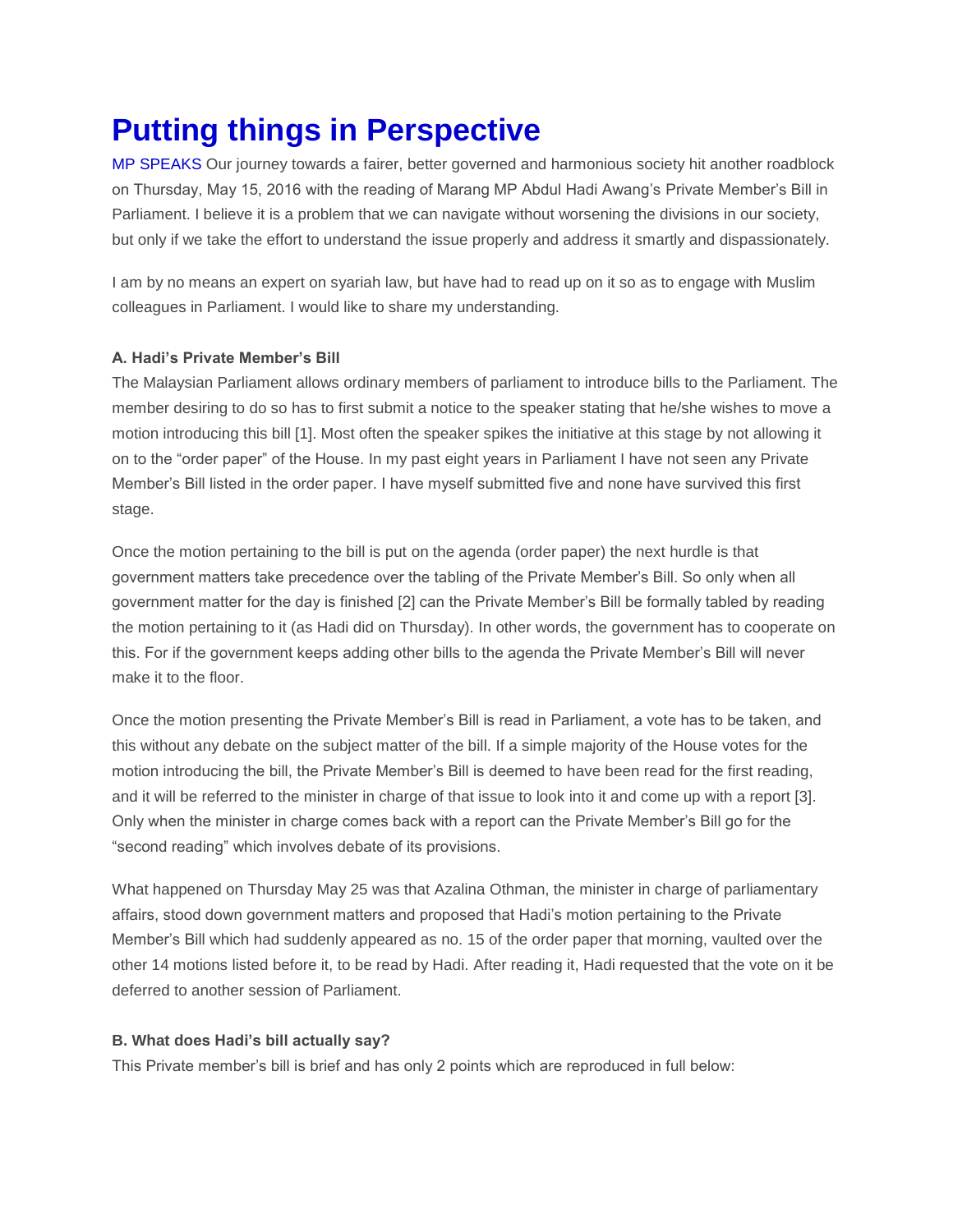1. The Syariah Court (Criminal Jurisdiction) Act 1965 is amended in section 2 by substituting section 2 with the following - "*The Syariah Courts shall have jurisdiction over persons professing the religion of Islam in respect of any offences relating to any matter enumerated in item 1 of the state list of the ninth schedule of the federal constitution*".

#### 2. A new subsection is inserted:

"*Section 2A. In exercising the criminal jurisdiction under section 2, the Syariah Court may pass any sentence allowed by Islamic Law in respect of the offences mentioned in section 2 other than the sentence of death"* [4].

## **C. What does this mean?**

Section 2 means that the syariah punishment of amputating a hand for theft is not permissible under this bill because punishment of criminal acts is on the Federal List, and several categories of theft are already listed in the Penal Code. So because theft is not under the state list, it cannot be tried and punished in the syariah court. this also means that robbery, also one of the 5 hudud offences, cannot be tried in the syariah court - for the same reason.

So only actions termed as offences under Islamic Law but which are not listed in the Penal Code can be tried in the syariah court. Of the 5 hudud offences, 3 are not listed in the Penal Code. They are - zina (sex involving a couple who aren't married to each other), alcohol consumption (syurb) and apostasy (irtidad).

Section 2A enhances the powers of the Syariah Court to mete punishment. Under the current system there is a 3-5-6 maximum. The maximum length of a jail sentence that the syariah court can order is 3 years; the maximum fine is RM5,000; and the maximum number of lashes is 6. However with Hadi's bill, these limits are removed, and the 40 to 80 lashes for alcohol consumption as specified in the Kelantan Hudud Enactment [5] can be prescribed!

However the punishment for zina for persons who are married (to others) or have been married is, according to the Kelantan Syariah Criminal Code [6], death by stoning (rejam). However this is not within the power of the Syariah Court to order as the death sentence is not permitted under Section 2A. Similarly, the death sentence for apostasy [7] cannot be ordered by the syariah court.

## **D. What would be a principled response to this Private Member's Bill?**

How do we deal with this in a principled manner? Let me start by asking 2 sets of questions

- 1. Questions for Non-Muslims:
- Do non-Muslims have a right to object to the way in which Muslims choose to practice their religion?
- Can we tell Muslims how to practice their religion?
- Do we not believe that each religious community has the right to practice their religion freely?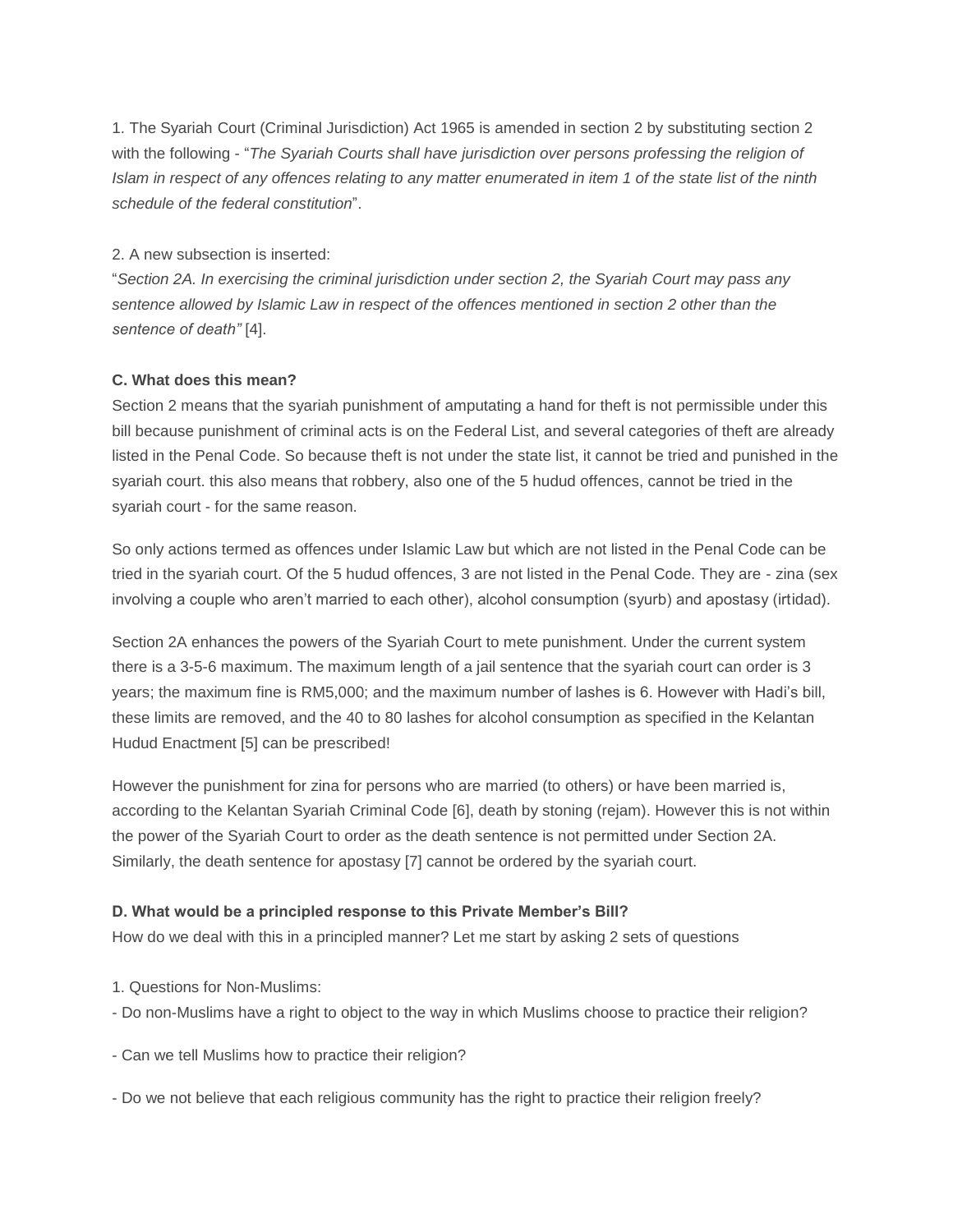- Don't we recognise that the entire Islamic world is struggling to define what it means to be true to their faith as Muslims in the 21st Century? Do we expect Malaysian Muslims to be unaffected by the ongoing debate/battle?

2. Questions for Muslims:

- Why is it that non-Muslims are so apprehensive of any extension of the powers of the syariah court?

- Is their apprehension without any basis?
- Aren't the following valid reasons for the apprehension of non-Muslims?
- The 'Kalimah Allah' issue which in fact restricts the way that other religions practice their religion in the privacy of their places of worship.
- Unilateral conversions e.g. the case of Indira Gandhi.
- The handling by the syariah court of divorce and custodial matters of a couple married in the civil system, after the conversion of one of the spouses into Islam.
- The difficulties faced by people registered as Muslims but brought up as Hindus or Buddhists since childhood. They have great difficulty getting permission from the syariah system to drop "Islam" from their personal documents.
- Imposition of over-strict dress codes for visitors to government institutions. - Would you not agree that the inability (or reluctance) of the syariah authorities, the government and the Islamic party to come to a fair resolution of these issues in a timely manner is another factor that adds to the apprehension?

I would argue that a principled position can only develop if we take the effort to put ourselves in the shoes of the other party and try to understand where they are coming from.

a. Muslims should make serious efforts to push authorities to re-define certain laws so that the (probably unintended) adverse impact on non-Muslims is handled. To do this Muslims should be sensitive to the issues mentioned above. They have to engage sympathetically with those individuals affected most adversely. And they should welcome input from non-Muslim NGOs and individuals dealing with these issues.

b. Non-Muslims should accept the principle that each community has the right to practice their religion in the way they see fit. It would not cause any harm for non-Muslims to learn a bit more about Islam. That would help them understand where their Muslim friends are coming from.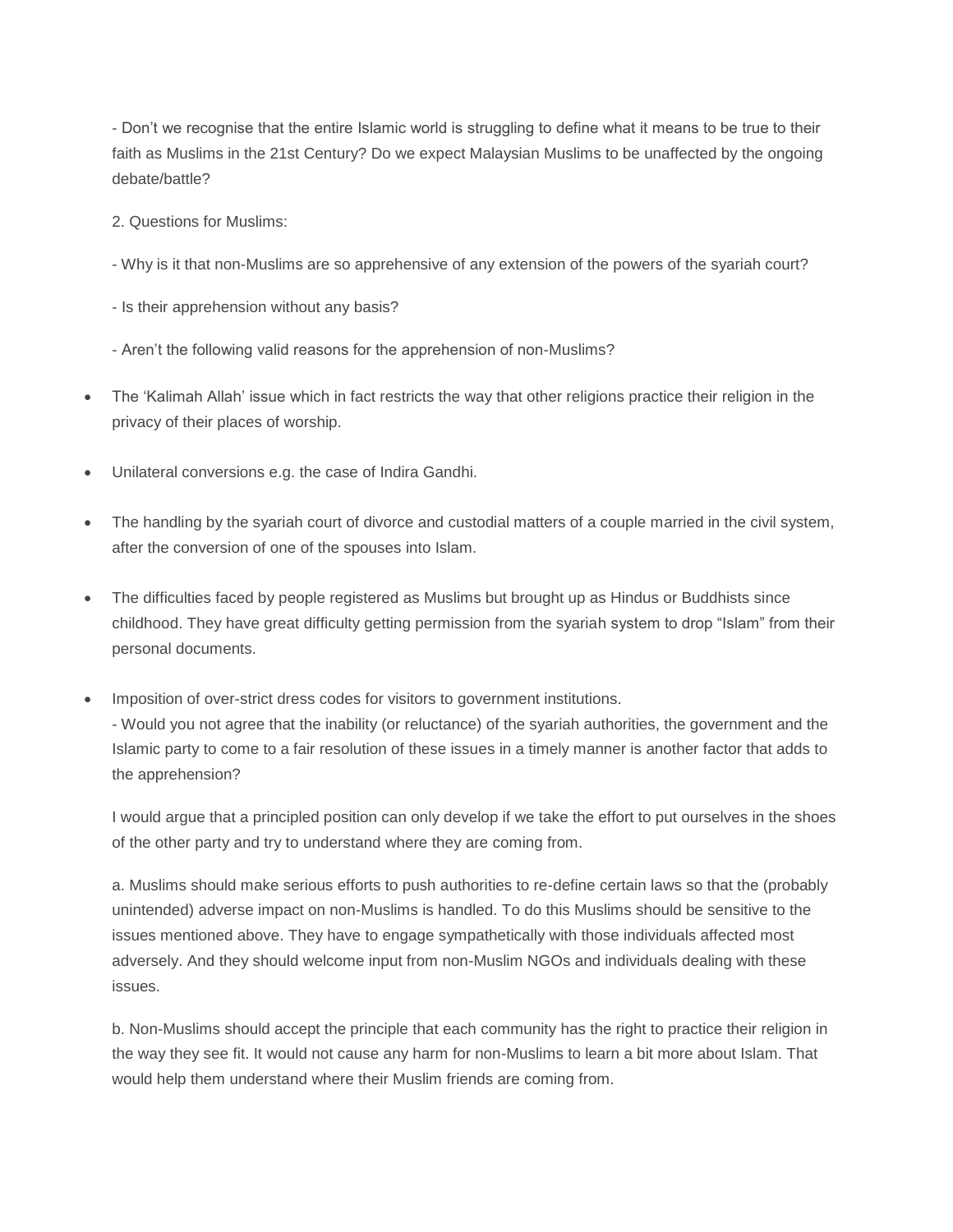c. We should not be afraid to discuss religious issues, but should take extra care to be respectful to the beliefs of others. This implies a certain acceptance of diversity.

d. Muslims must accept the fact non-Muslims need clarifications regarding the Syariah Court Criminal Jurisdiction Act as well as the Kelantan Syariah Criminal Code 2015. They need to be reassured that these new changes will not affect them adversely in any way, and if there are any unintended unforeseen negative consequences, these will be dealt with expeditiously.

e. We should not allow our politicians to sensationalise these issues in an attempt to show that they are the true defenders of their faith. MCA vs DAP and Umno vs PAS!

## **E. What about Muslims who have objections to DS Hadi's definition of Islam?**

In the course of my discussion with Muslims, I have come across several whose views of Islam differ quite markedly from that of Hadi's. Let me state a few of their arguments here.

1. There are some Muslims who argue that the hudud punishments represent the maximum punishment permissible, and not the mandatory. They argue that in the "Jahiliah" period, a poor person who stole from a rich family might have suffered even greater punishment, and that the cutting of a hand after all other mitigating factors had been looked for, represents a much more humane punishment given that historical circumstance.

2. There are some who question the death sentence for apostasy. They argue that in those times, when there was armed conflict between the new Islamic society and the old tribal society, those who left them often ended up helping the enemy attack them. So the death sentence was for treason and not for the loss in faith. Some Muslims feel that the definition of the offence of irtidad in Section 23 (1) and (2) of the Kelantan Syariah Criminal Code is dangerously imprecise [8].

3. Then there are some who point out that the practice of "rejam" for adultery was the practice in that region for the 500 years or more before the time of the Prophet. It wasn't something new brought by the Prophet. In the fact the extremely high standards of evidence introduced by the Prophet makes it nearly impossible to prove zina. These friends argue that in effect the Prophet was trying to stop the practice of rejam but without saying that openly.

Questions:

- If there are Muslims with a view that is at variance with that of PAS', do these individuals have a right to voice their views?

- Should they voice their views?

- How should differences of opinion be handled by the Muslim community? Persuasion and by example, or in an authoritarian manner?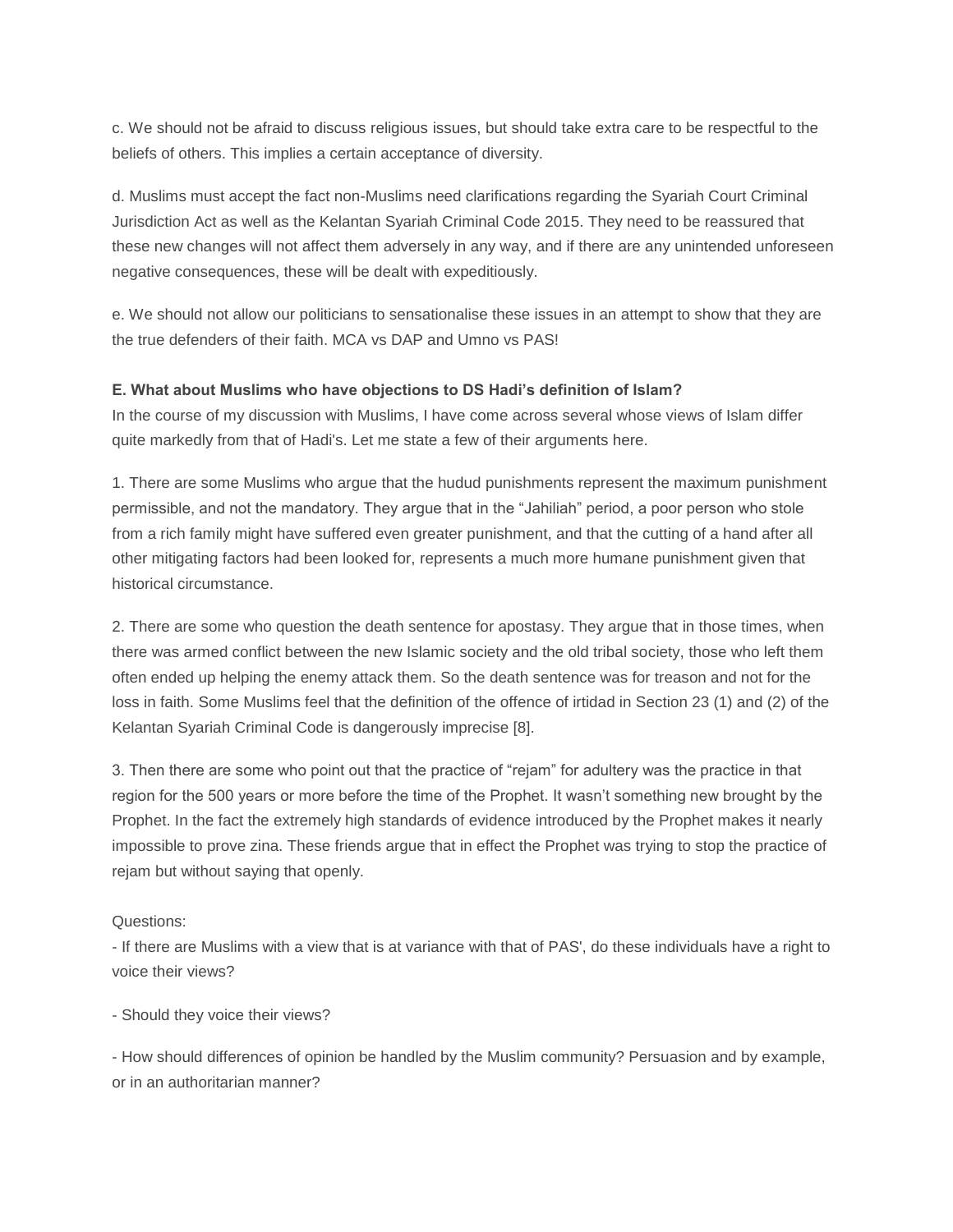These are questions that our Muslim friends have to answer for themselves.

#### **F. Is there an 'udang di sebalik batu' here?**

Consider:

- The speaker agreed to include Hadi's motion as item 15 of the order paper on Thursday.

- The minister in charge of parliamentary affairs took the unprecedented step of i) standing down government matters, and ii) promoting item 15 on the agenda to first place.

Neither of them would have acted of their own volition. I have no proof of course, but it seems to me that something as big as this has to come from their number one!

But why?

- Why bolster PAS just prior to by-elections that the PM has to win big to put an end to the Mahathir insurgency?

#### Could it be that:

- Najib is already quite sure of winning handsomely as he has reliable information that PAS and Amanah are going to three-corner both seats.

- Najib is already setting his sights on winning big in GE14. The purpose of this exercise is to drive a wedge between the Muslims and the non-Muslims in Pakatan Harapan. This, I believe, is the "udang" (ulterior motive).

- Timing it just before the by-elections is to ensure maximum embarrassment. DAP might feel that it has to show its supporters that the DAP is the better "defender" of the "secular constitution" compared to MCA. Amanah cannot afford to say that they are against enhancement of the powers of the syariah courts. Of course, loose language by some leaders or even members of these two parties will aggravate the situation, and with a bit of luck for the BN, result in a public spat between the Harapan parties.

Insertion of Hadi's motion in the order paper in April 2015 was one of the causes of the breakup of Pakatan Rakyat. Someone is obviously hoping that getting Hadi to read it would do the same to the Harapan.

One way of handling this new situation is for the Harapan to give these by-elections a miss. Let PAS take on Umno. This is so Harapan gets some time to handle this new complication away from the spotlight of an election campaign with the press and members of the public asking difficult questions.

As for handling of the issue, I believe the only way is to take a principled approach as I have outlined above and take that first to our own support base to see if we can get a buy-in from them. It might not be